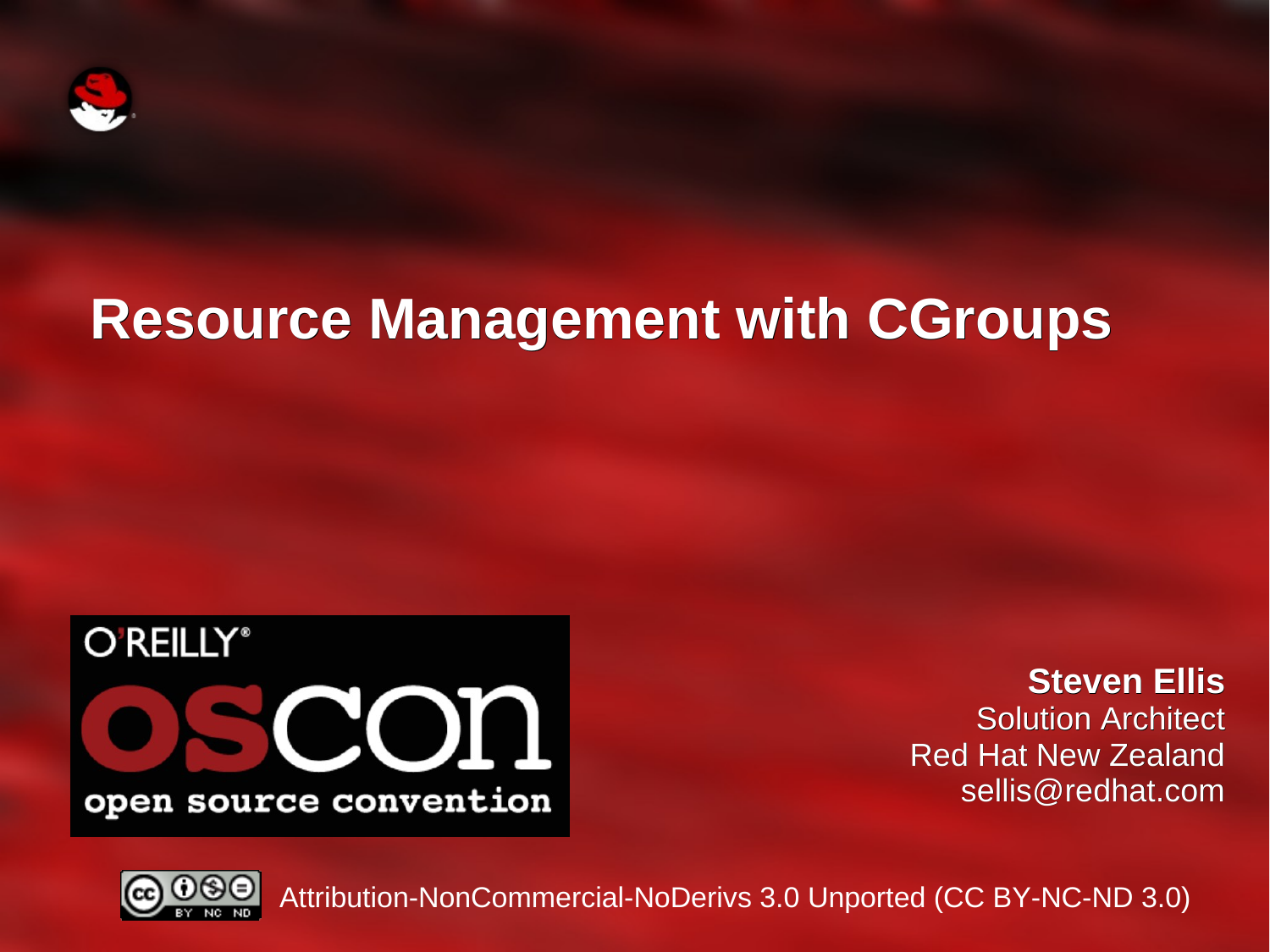# **CGroups**

- ●What
	- are CGroups
- ●Why
	- do I need CGroups
- ●How
	- do I use CGroups

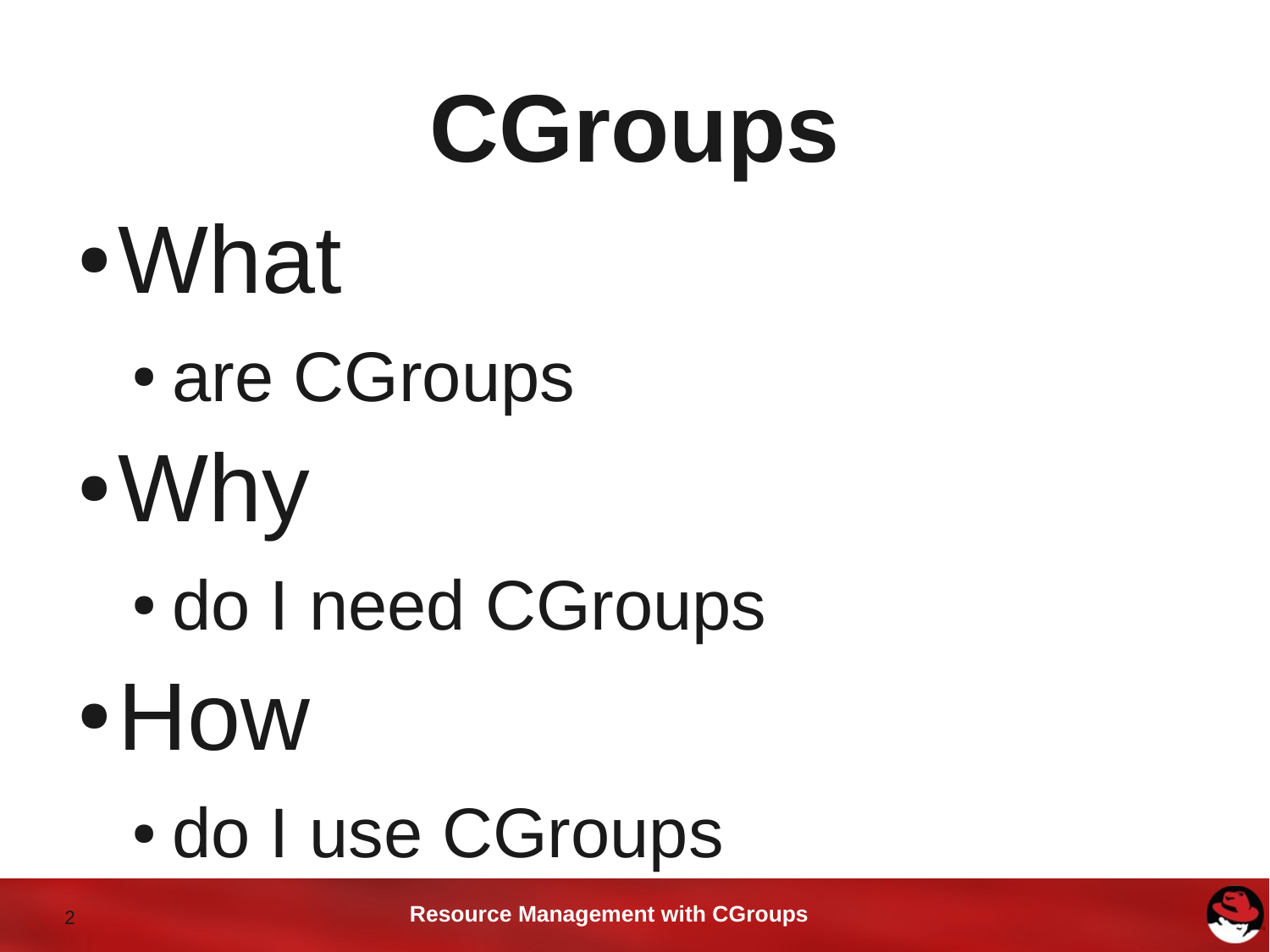### What are CGroups

- In Kernel capability to limit, account and isolate resources
	- CPU
	- **Memory**
	- Disk I/O
- Originally developed by Rohit Seth in 2006 under the name "Process Containers"
- Kernel merge in 2.6.24, now included in most major distributions

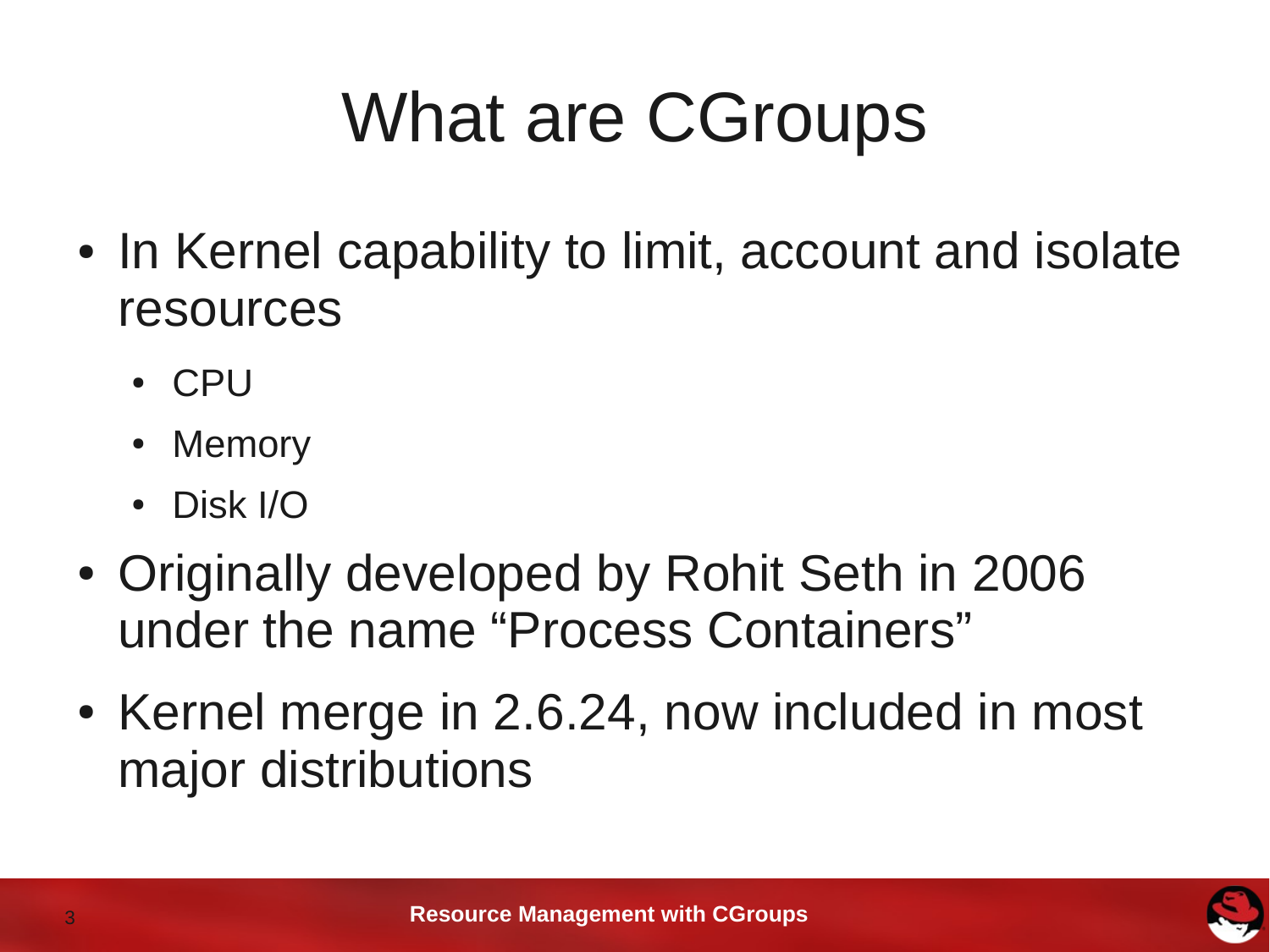### CGroup Controllers

- **memory: Memory controller** 
	- Allows for setting limits on RAM and swap usage and querying cumulative usage of all processes in the group
- **cpuset**: CPU set controller
	- Binding of processes within a group to a set of CPUs and controlling migration between CPus
- **cpuacct: CPU accounting controller** 
	- Information about CPU usage for a group of processes
- **cpu**: CPU schedular controller
	- Controlling the priorization of processes in the group. Think of it as a more advanced nice level
- **devices**: Devices controller
	- Access control lists on character and block devices

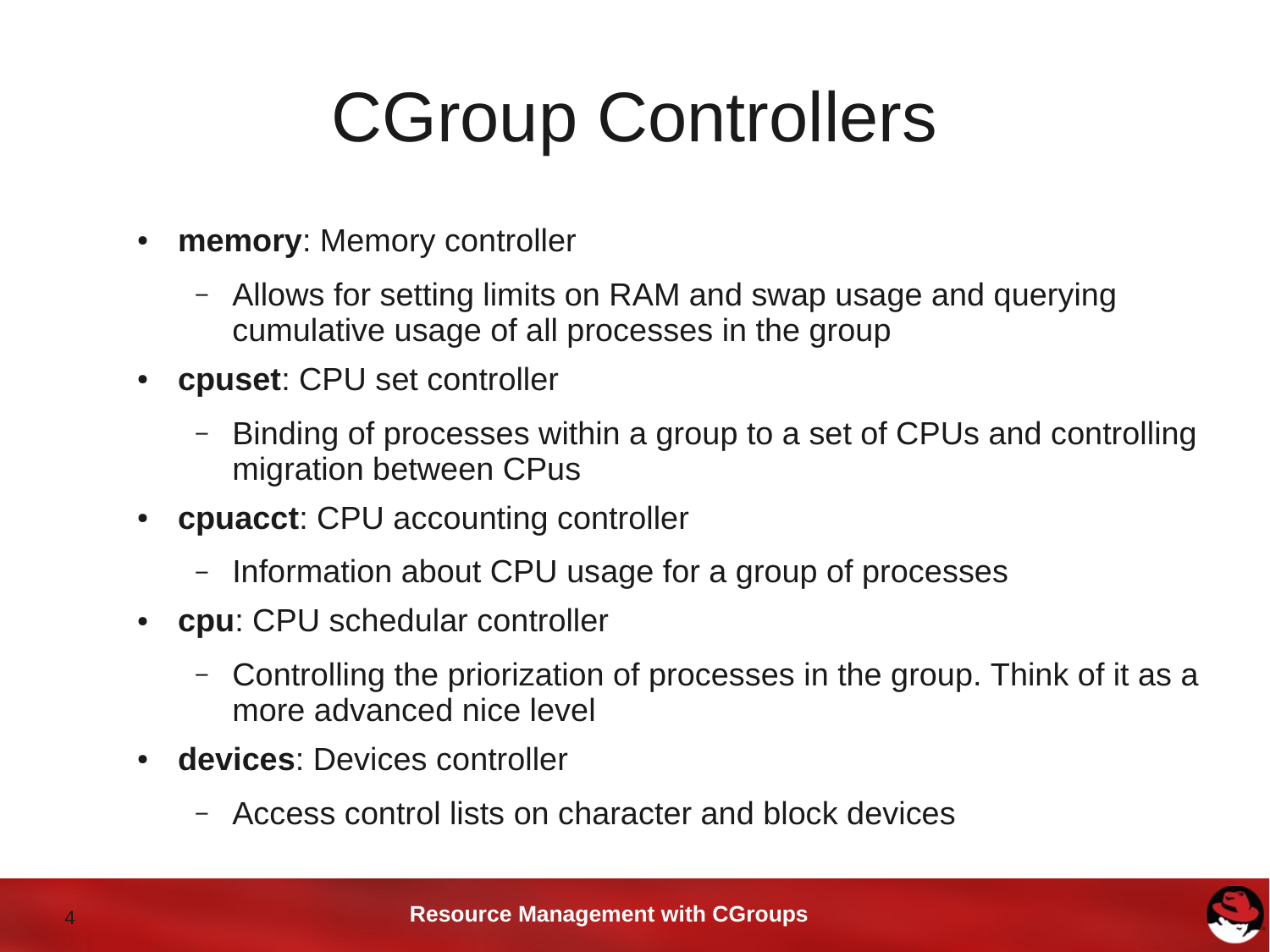### CGroup Controllers

- **blkio**: I/O controller for block devices
	- Sets limits on input/output access to and from block devices such as physical drives (disk, solid state, USB, etc.).
- **freezer**:
	- Suspend or resumes tasks
- net\_cls: Network Class controller
	- Tags network packets so the Linux traffic controller can identify packets with a particular CGroup

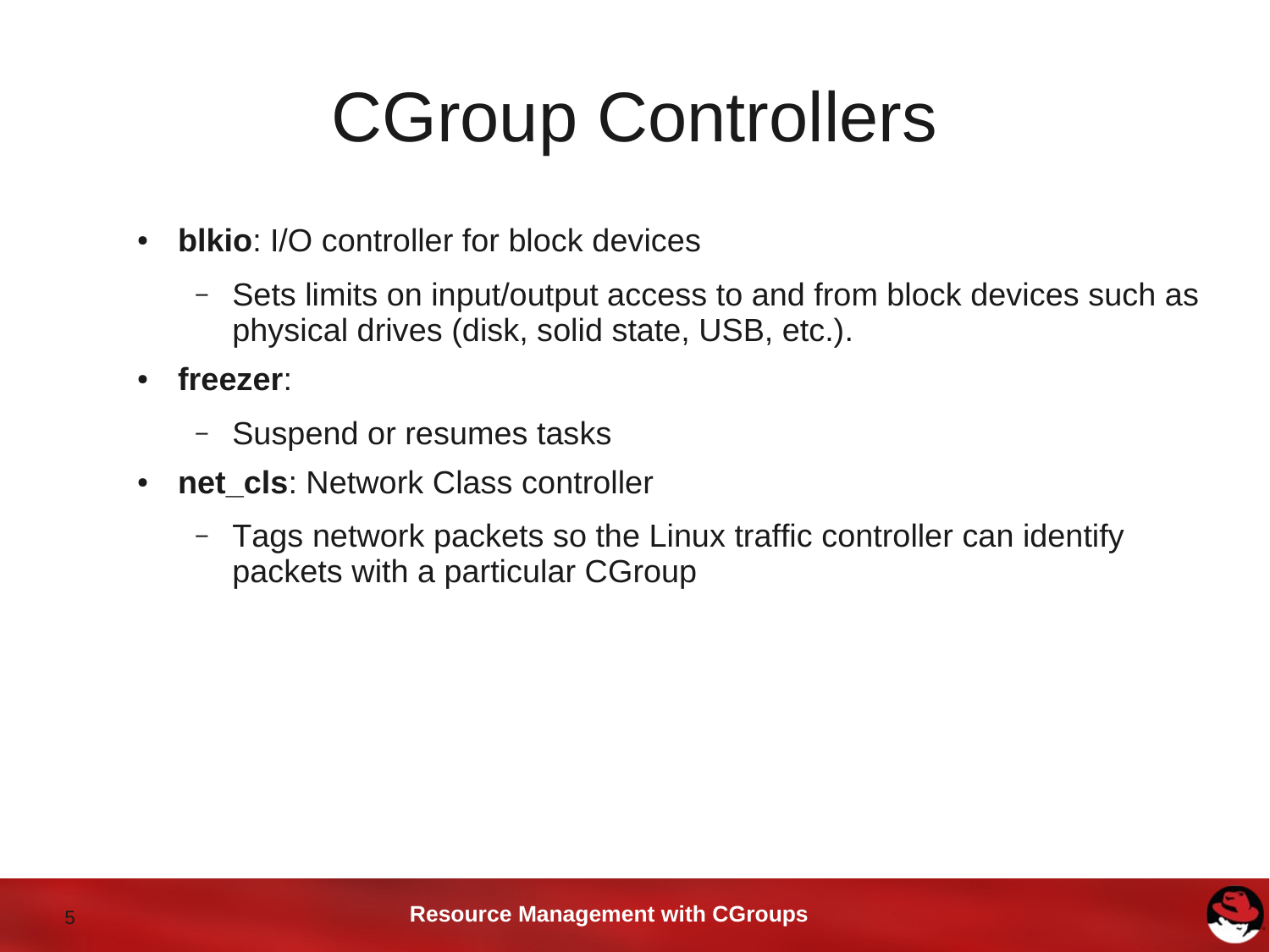## Why

- SLA Management
	- Meet application SLAs by reducing resource contention and increasing predictability in performance.
- Large Virtual Consolidation
	- Prevent single or group of virtual machines monopolising resources., or impacting other environments.
- Cost based accounting
	- Cost recovery from business units

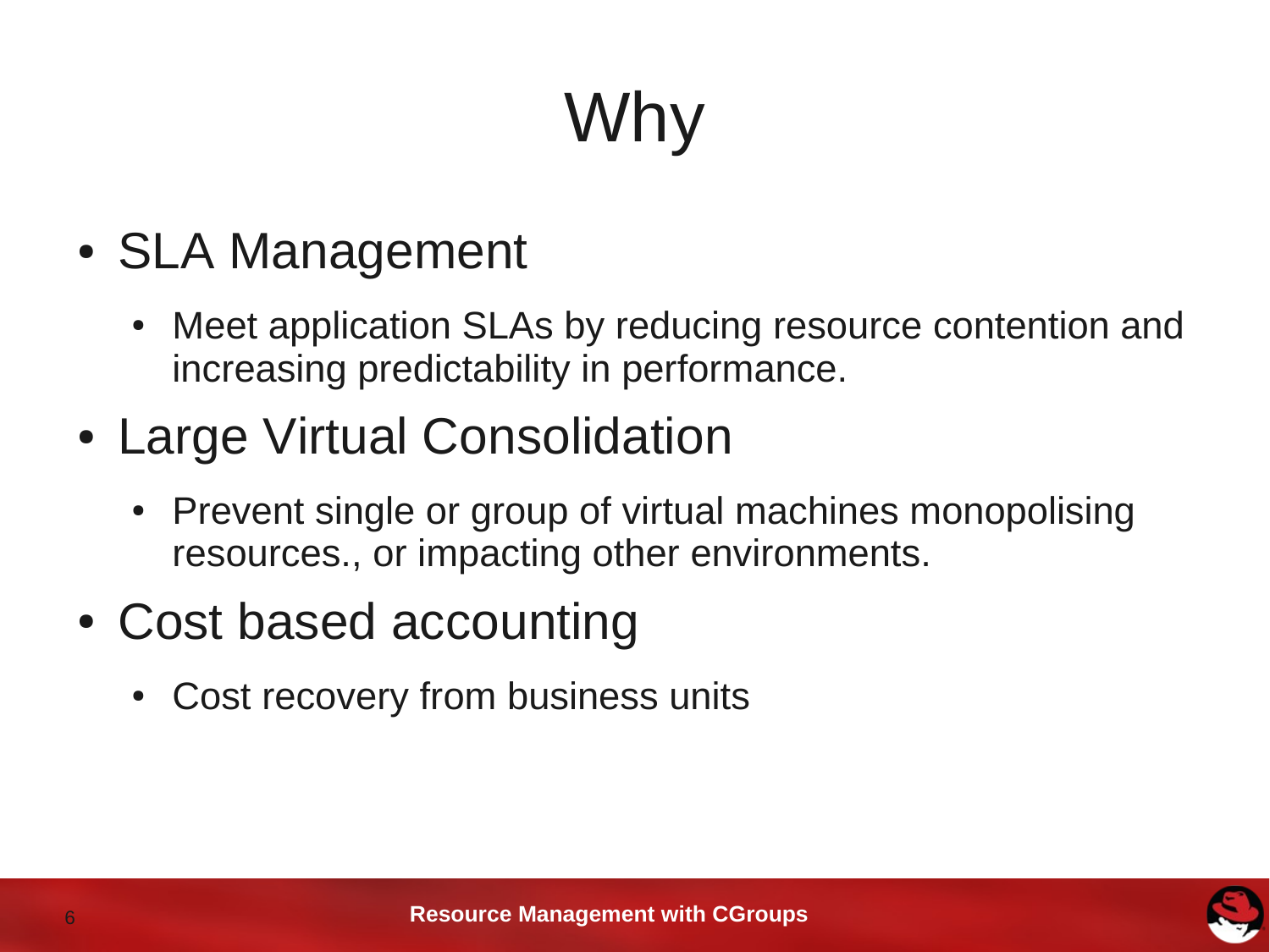### When

• When did I first need CGroups?

• Even I was surprised

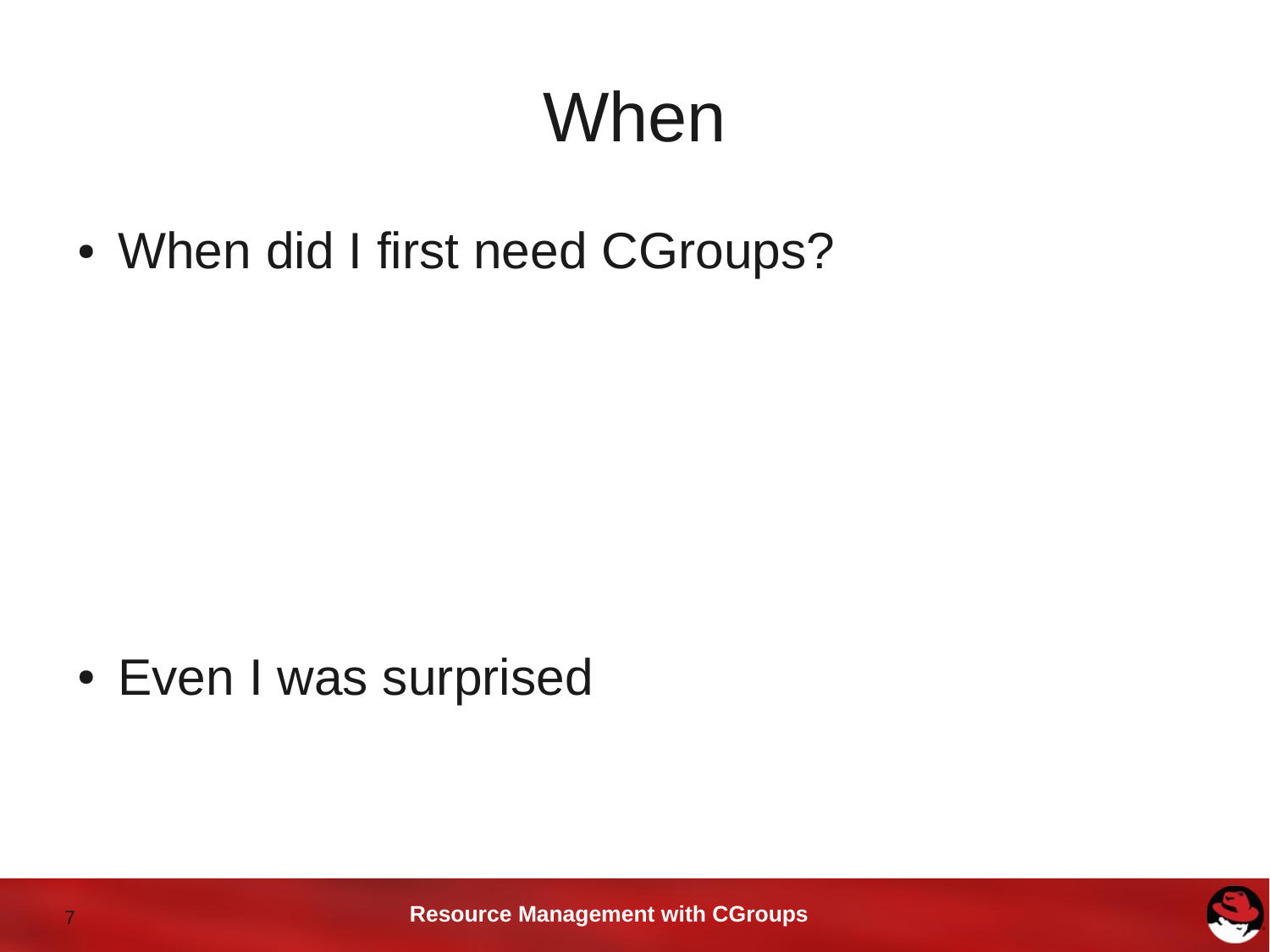### 2009/2010

- Mobile Messaging Company
- Database backups were impacting production services.
- Very I/O intensive queries
	- and insufficient spindles
- Global Coverage
	- Scheduling backups was was a major issue.



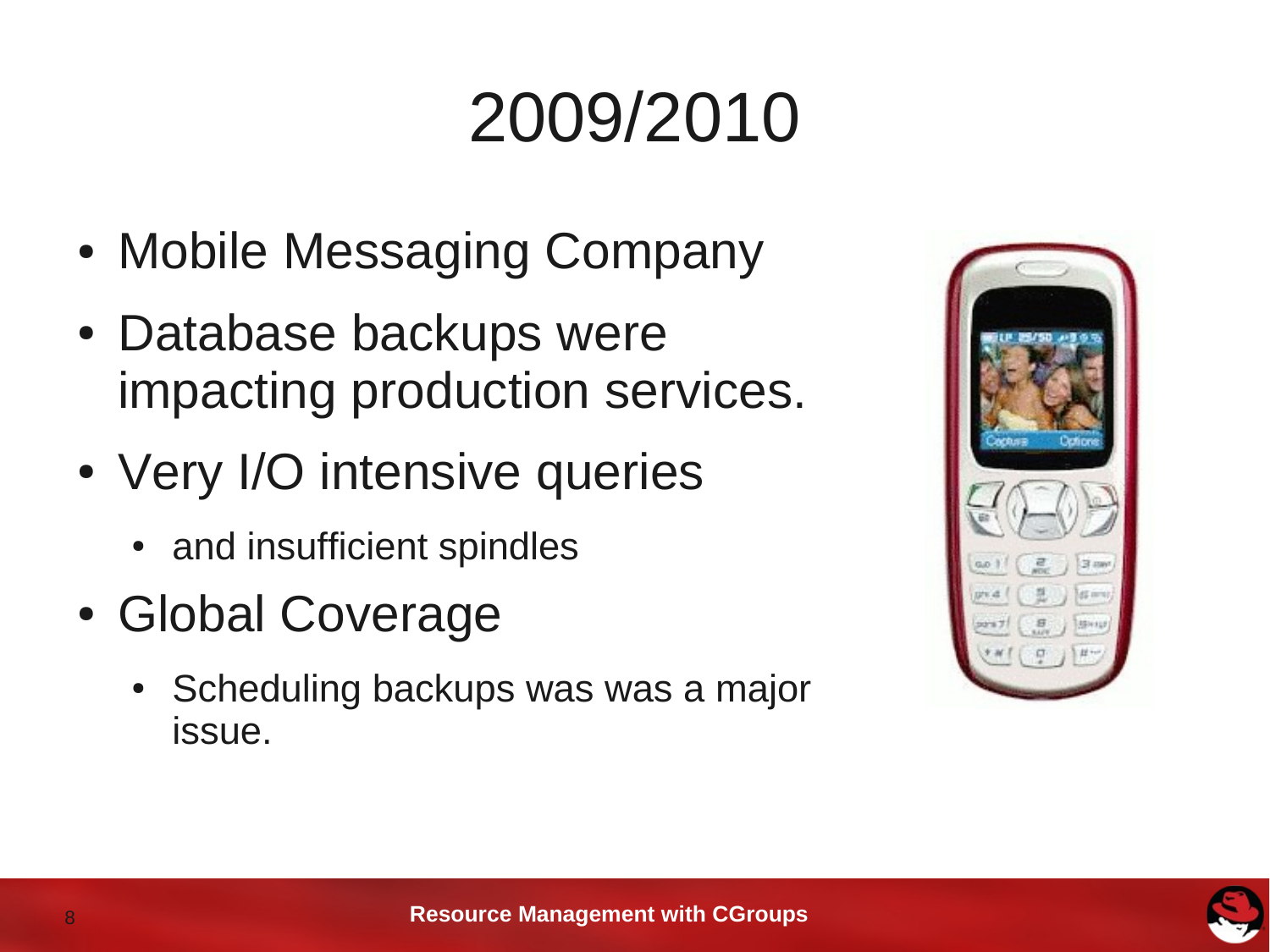### 2006

- Multiple Websphere JVM's on shared hardware.
- Memory leaks and CPU peaks were impacting other business services.



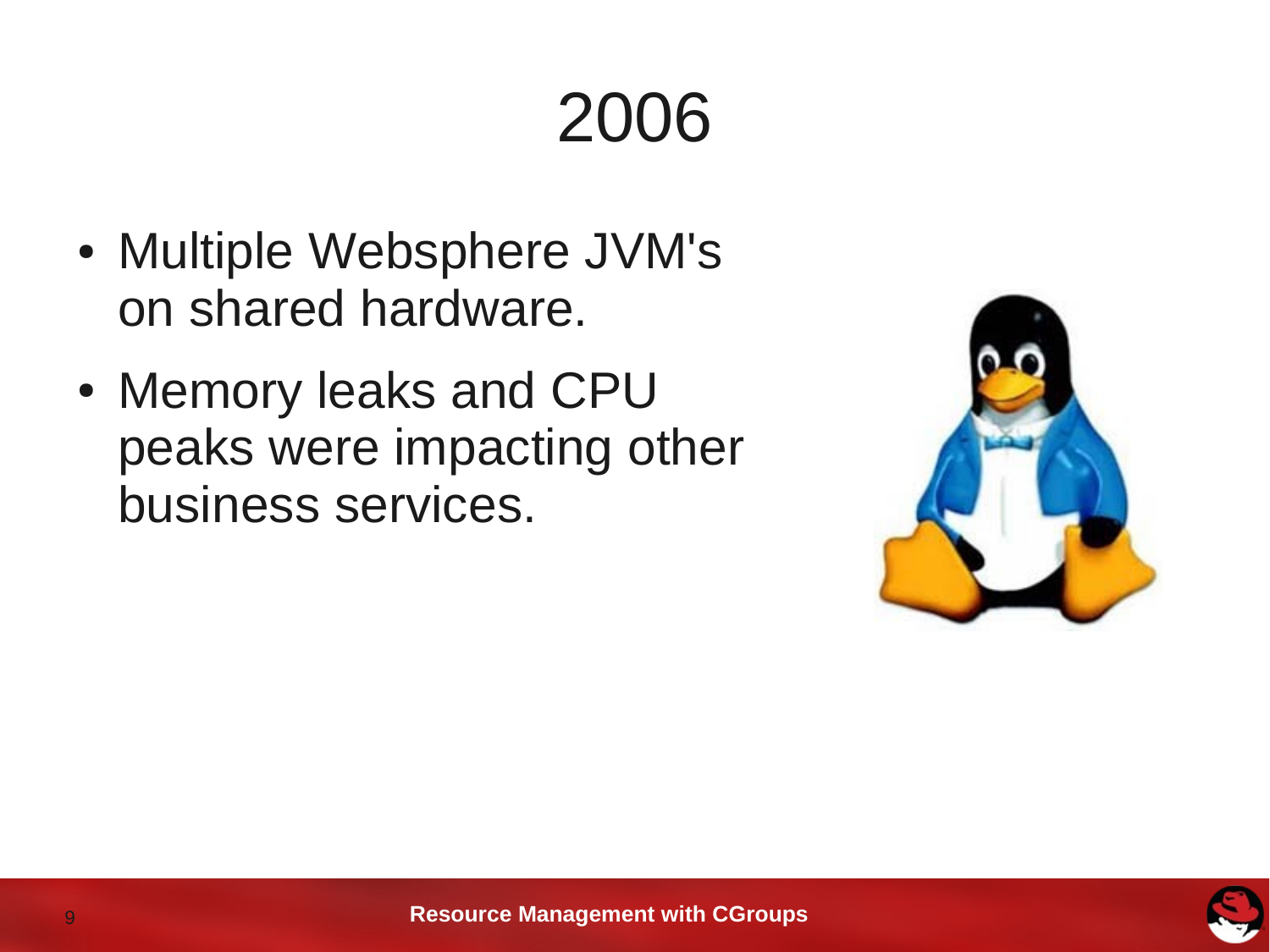### 2003-2004

- Multi Vendor JVM testing
- Red Hat Enterprise Linux
	- Releases 2.1 and 3
- JRockit had some interesting performance characteristics
	- Can not SSH into host.
	- Physical TTY would timeout before login.
	- Power button wouldn't work.







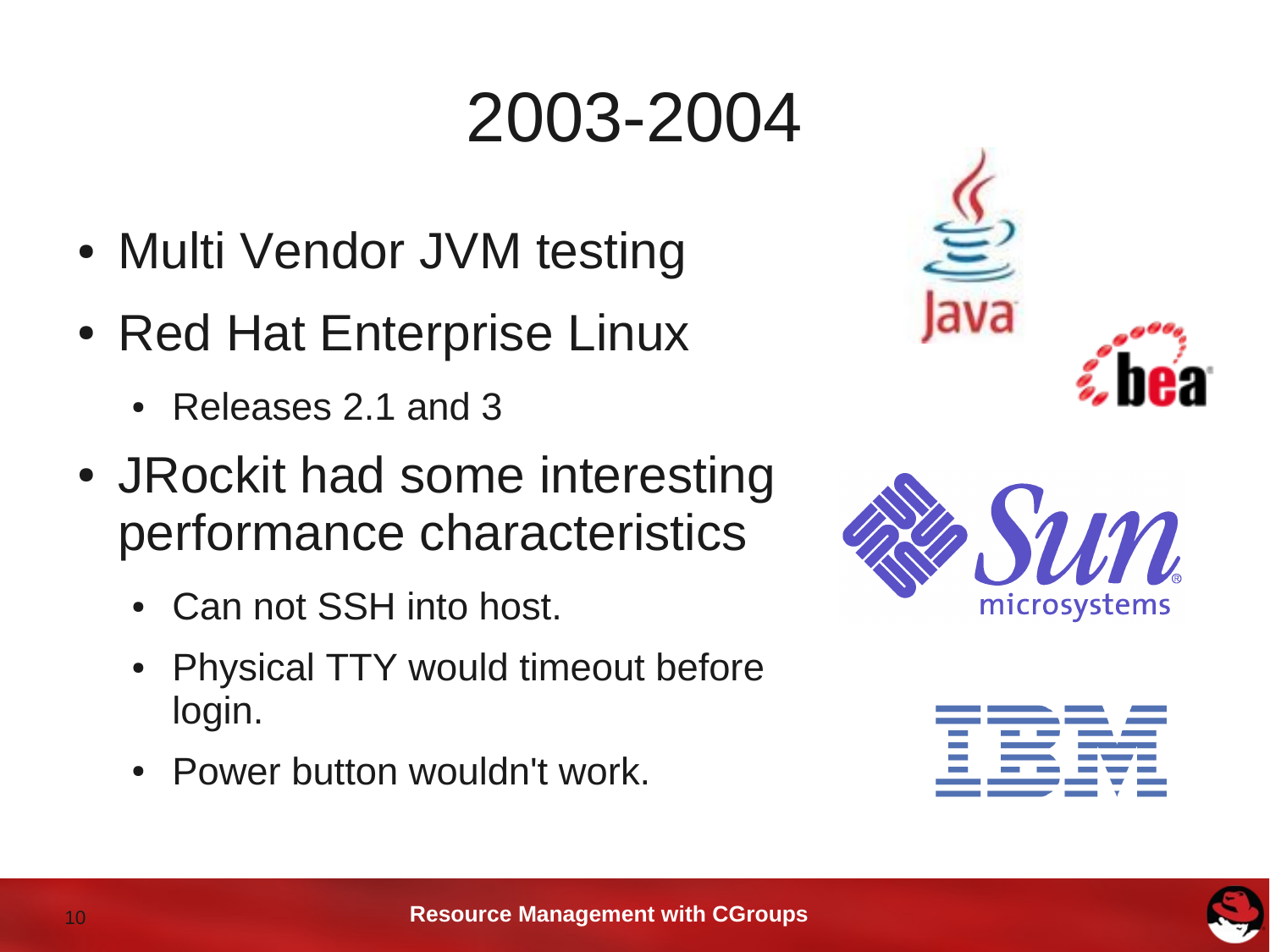#### Too Far back





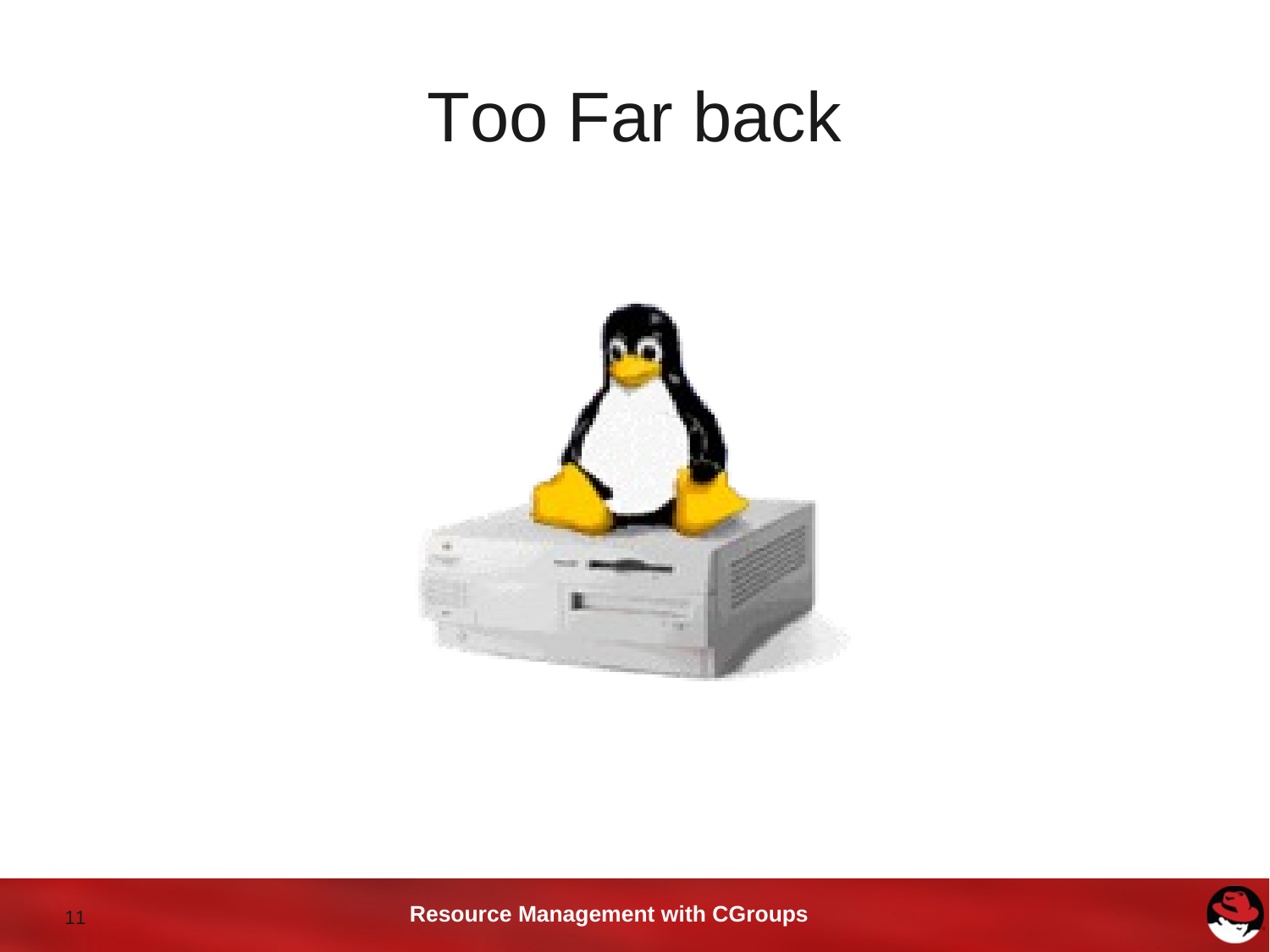### 1998-1999

- UK Based Development House
- Red Hat 5.0 Primary Server
	- IMAP email
	- Samba / AFS / NFS
	- GNU Cross-Compilers
	- GDB over serial for Embedded **Hardware**
	- Remote X via VNC to Mac **Workstations**
- Boss isn't getting his email



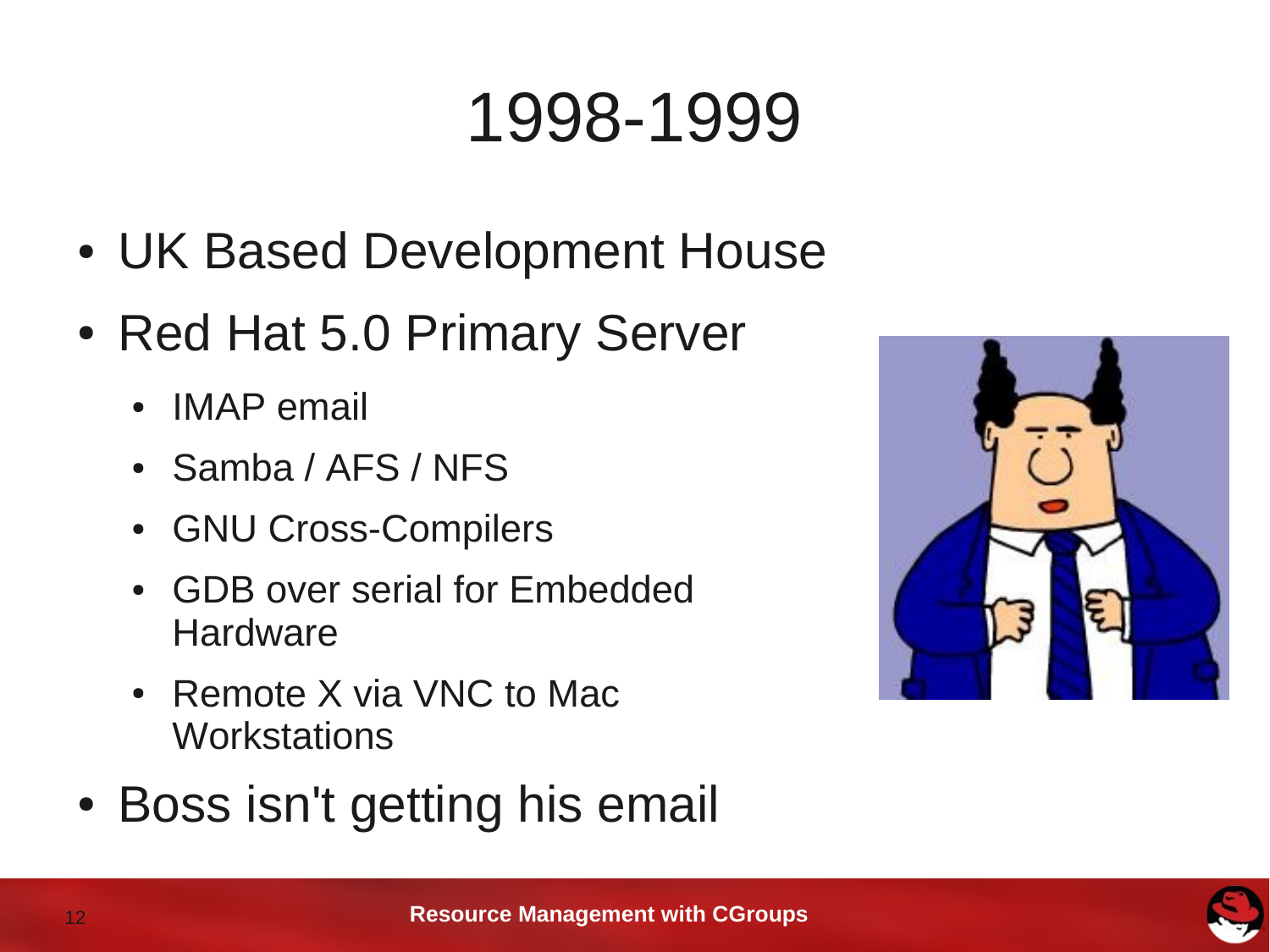### Modern Challenge - Virtualisation

Hosting providers requires QoS

(quality of service guarantees based on pricepoint)

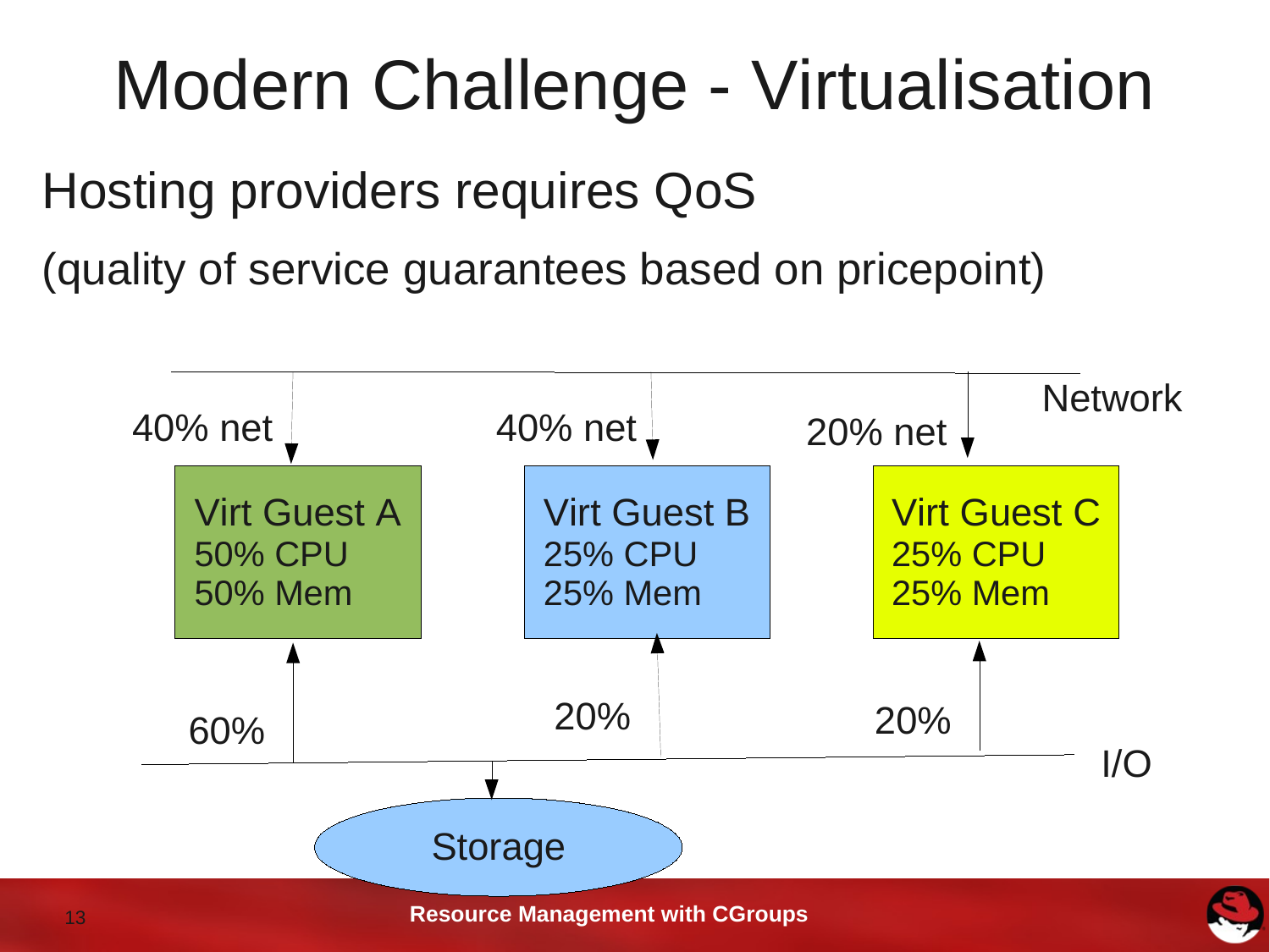#### How

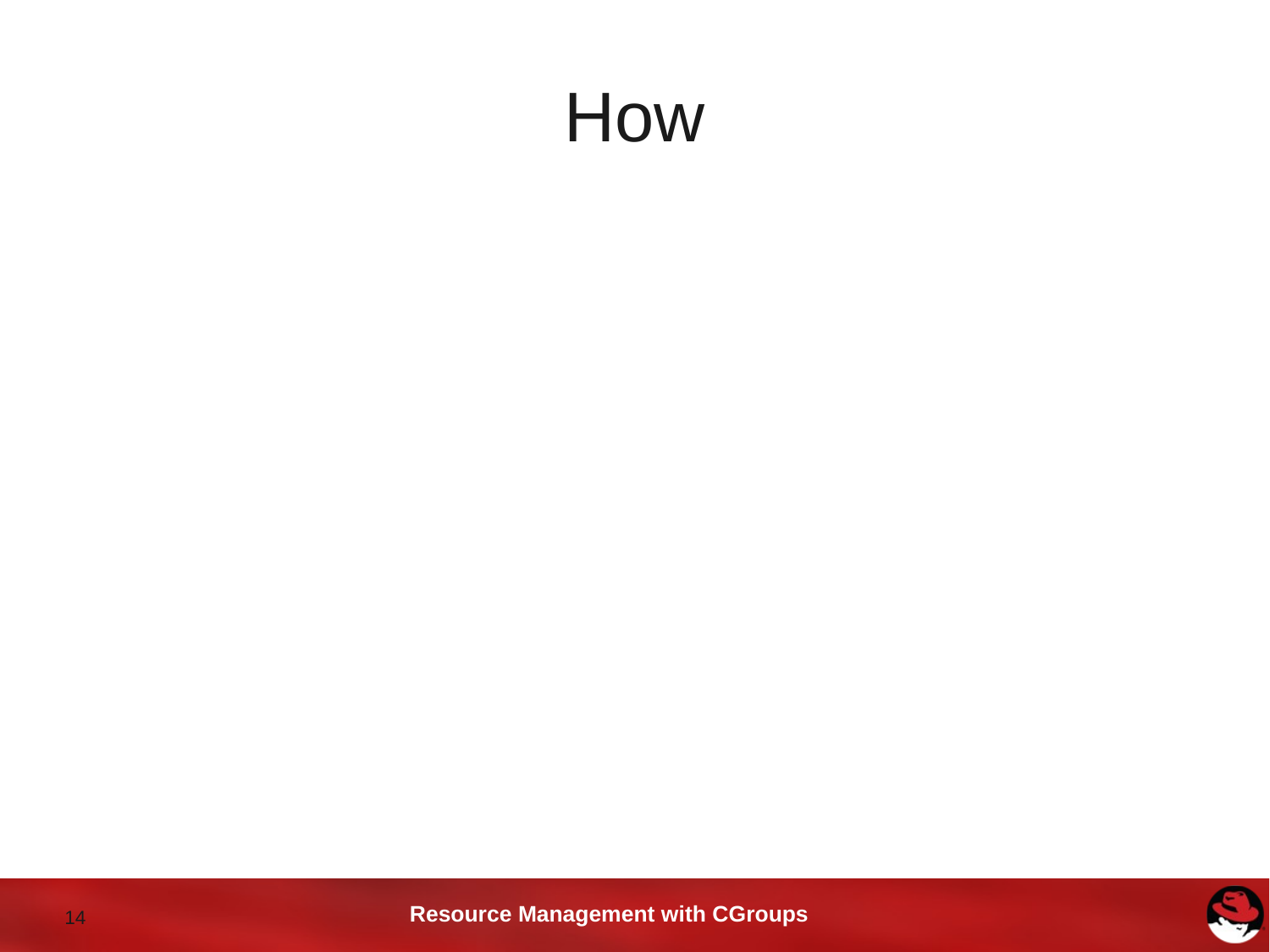### Using CGroups

- Install cgroups support
	- yum install libcgroup
	- apt-get install cgroup-bin libcgroup1
- Setup a basic /etc/cgconfig.conf

```
• mount {
```
• }

- cpuset = /cgroup/cpuset;
	- $cpu = /cqroup/cpu;$
	- cpuacct= /cgroup/cpuacct;

```
\cdot memory = /cgroup/memory;
```
- Start the cgroups daemon
	- service cgconfig start

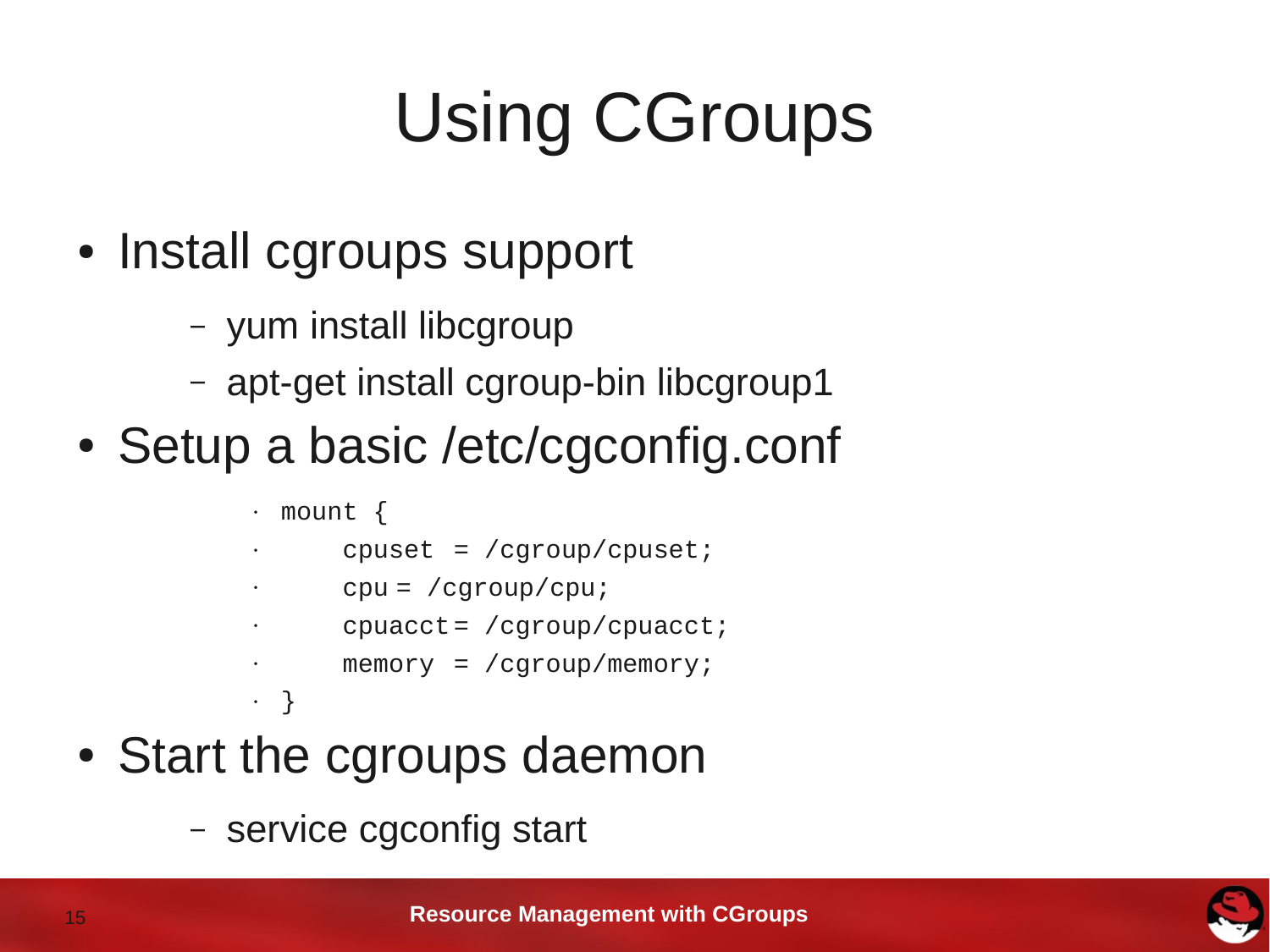### Command Line Tools

- cgexec
	- Start new process in specified group(s).
- cgclassify
	- Move process to specified group(s).
- cgcreate / cgdelete
	- Create and remove cgroups manually
- cgset
	- Modify defined cgroup

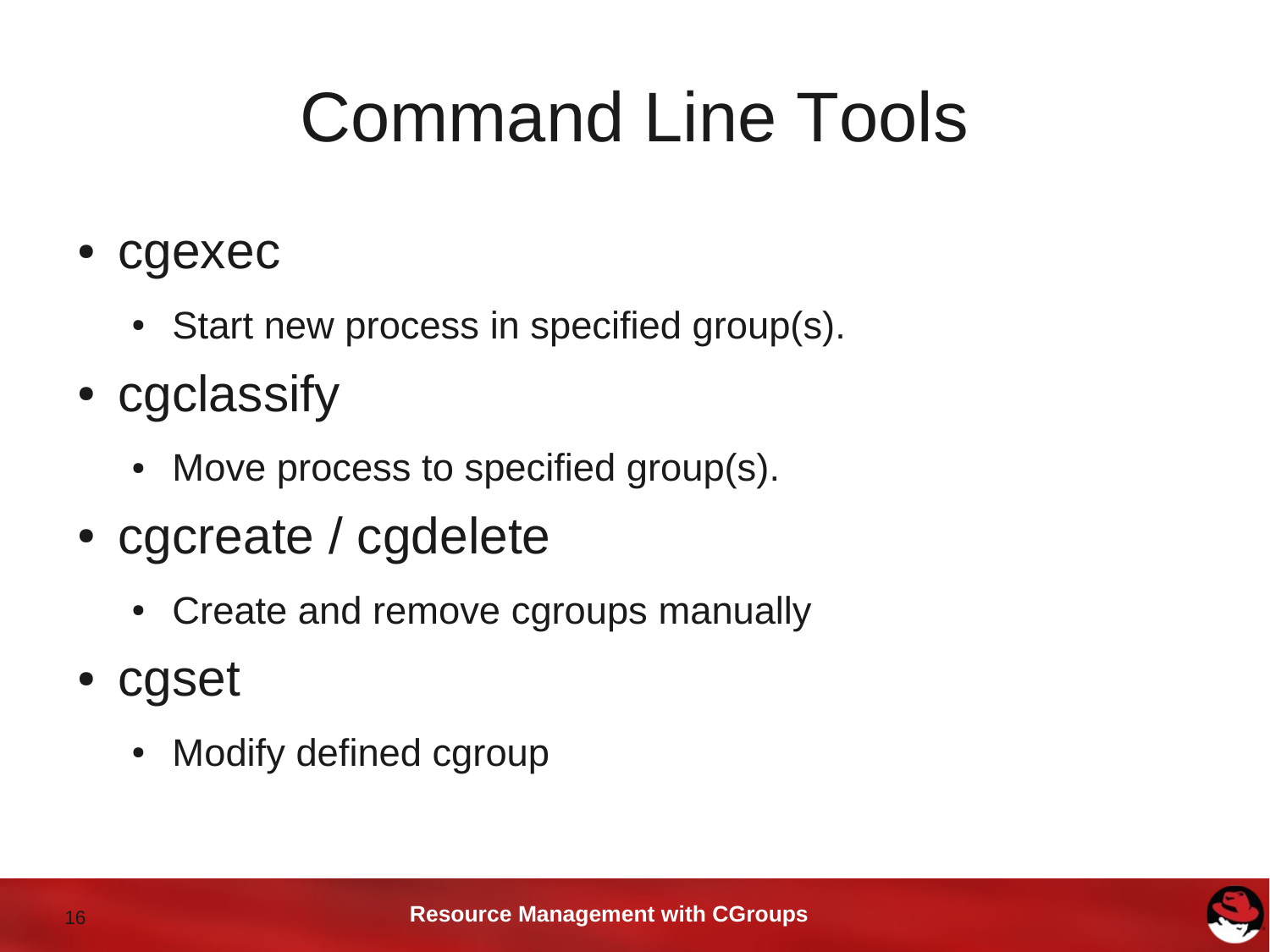### Subsystems - memory

- Limit memory usage of **processes** in a group
- Parameters (see memory.txt):

**memory.limit\_in\_bytes** – maximum allowed memory usage by tasks in the group.

**memory.max\_usage\_in\_bytes** – maximum of used memory.

**memory.stat** – current memory statistics (RSS, swap, ...)

- Examples:
	- HTTP can take only 30% of memory.

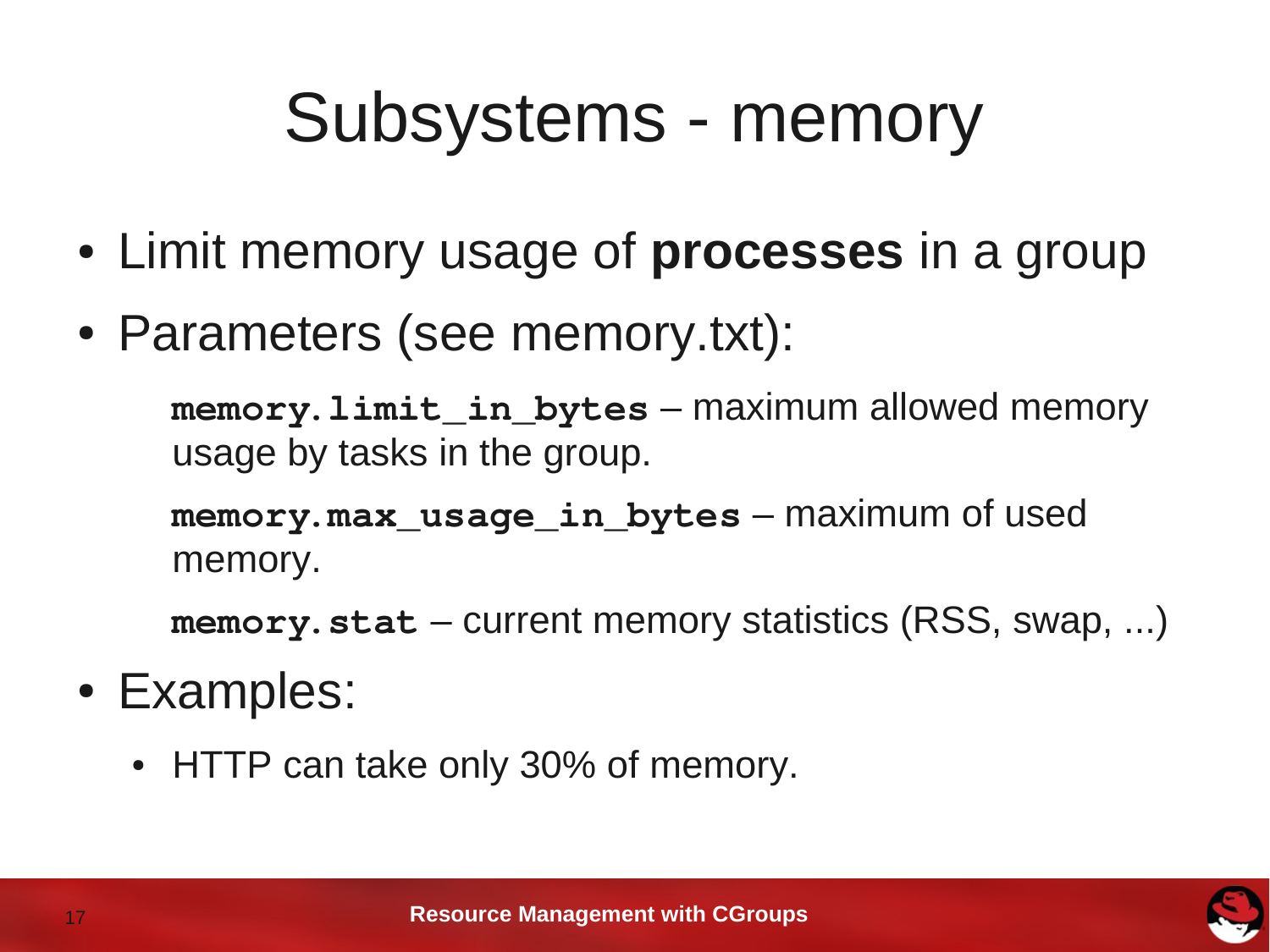### Subsystems - cpu

- Set scheduler priority.
- Parameters:

**cpu.shares** – priority of threads in this group, relative to other groups.

- Example:
	- SQL can take 2x more CPU cycles than HTTP.

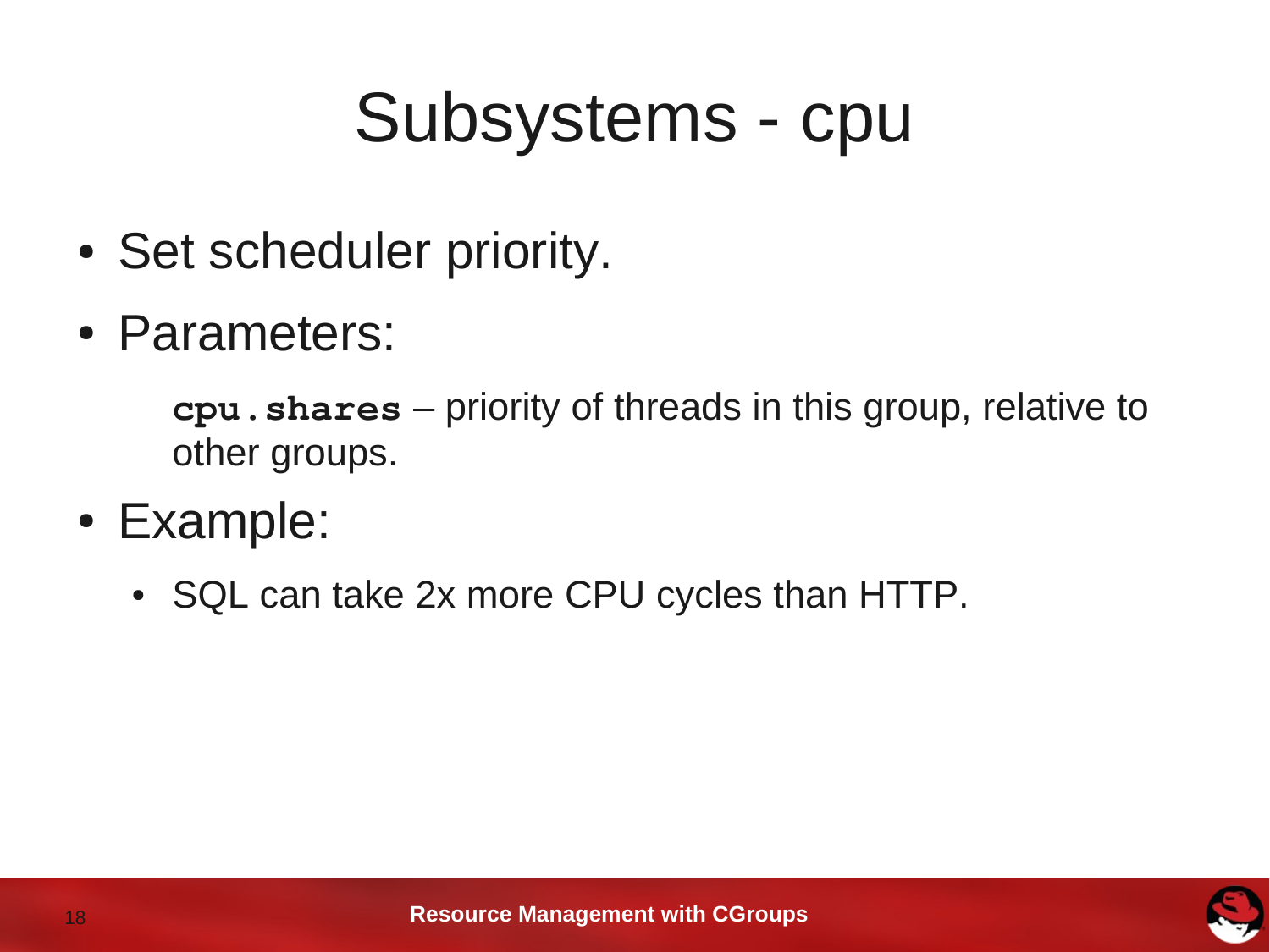### Subsystems - cpuacct

- Computes CPU cycles, burned by members of the group.
- Parameters:

**cpuacct.usage** – nr. of cycles.

**cpuacct.usage\_percpu** – nr. of cycles per CPU.

- Example:
	- Members of 'developers' used  $10^7$  cpu cycles.
	- Out of that, only 2x10<sup>6</sup> cpu cycles were exhausted by mySQL.

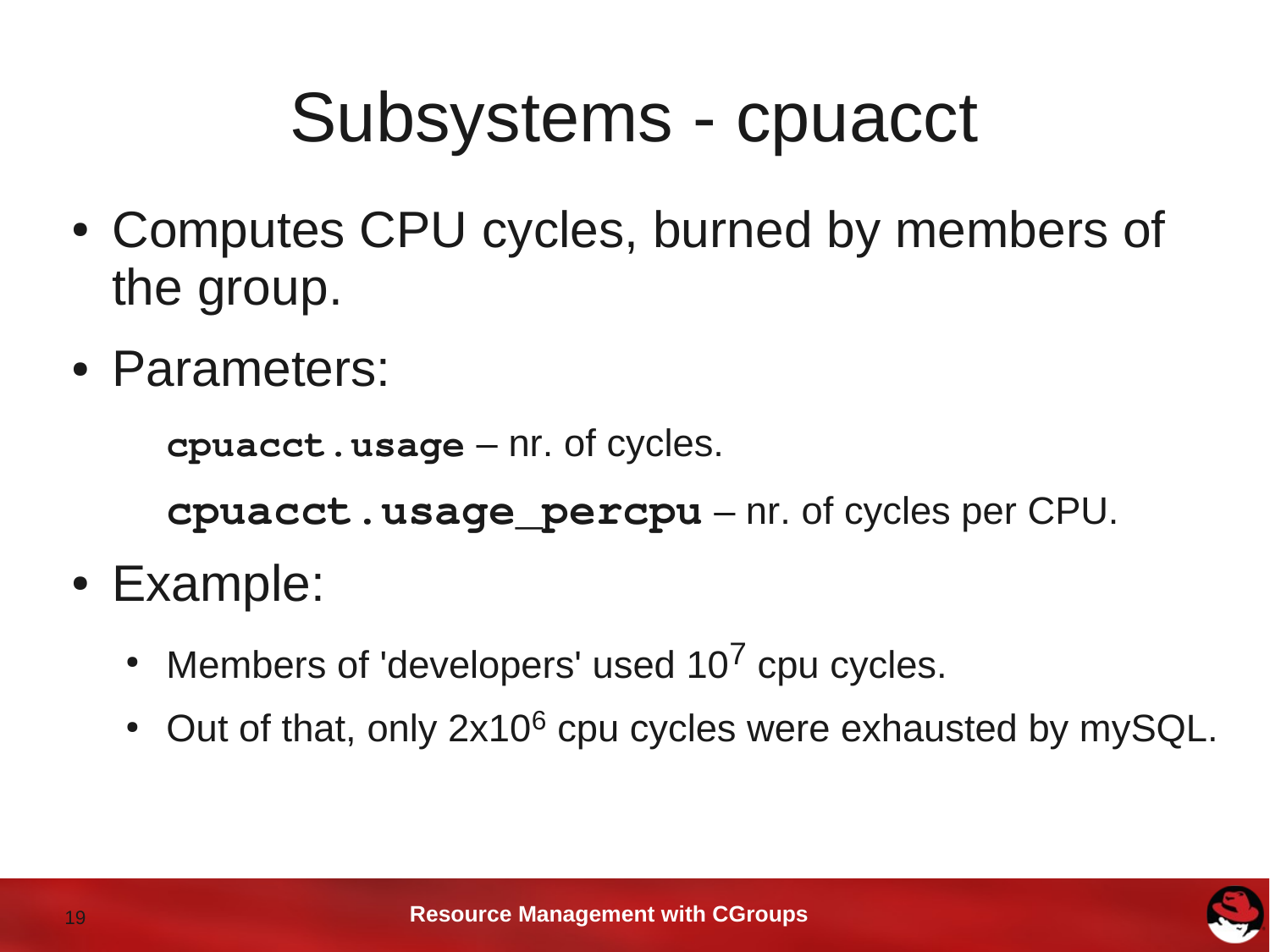### Apache Example

- Edit /etc/cgconfig.conf
	- $\cdot$  group http {
	- memory  $\{$

• }

```
memory.limit_in_bytes = 1024M;
```
- }
- Next, add this to the /etc/sysconfig/httpd.conf:
	- CGROUP\_DAEMON="memory:/http"
- The start cgconfig service and httpd

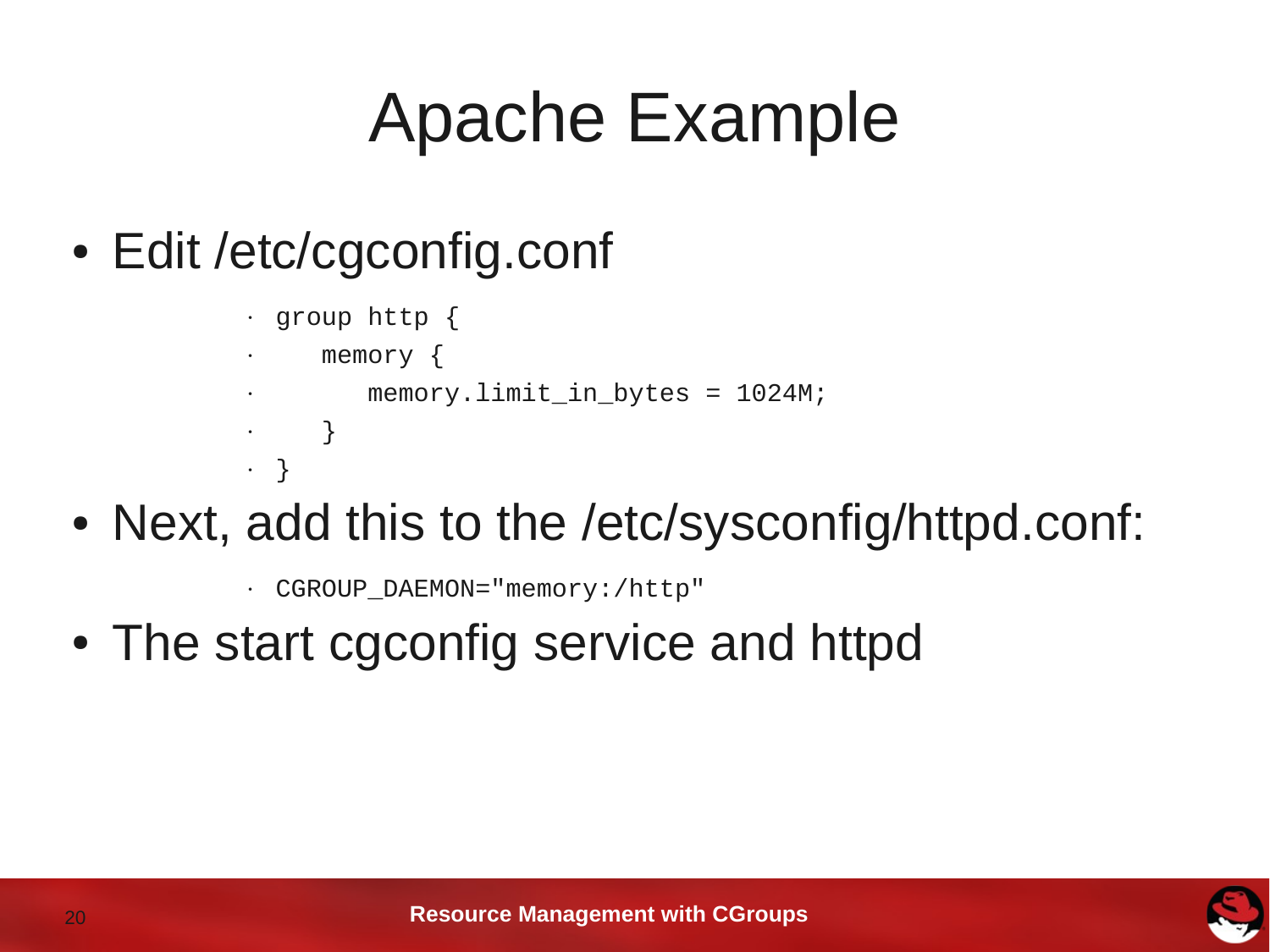### CGroups and Virtual Machines

- Allows to control libvirtd and any other process in the cgroup "virt"
	- Examples are memory ceiling / capping
	- Restrict which CPUs libvirt can utilise
- Add these rules to /etc/cgconfig.conf

```
• group virt {
      memory \{memory. limit_in_bytes = 3.5G;
       • }
• cpuset {
           cpuset.cpus = 1-3;
       \left\{ \right\}• }
```
• Modify /etc/sysconfig/libvirtd and add



<sup>•</sup> CGROUP\_DAEMON="memory:/virt"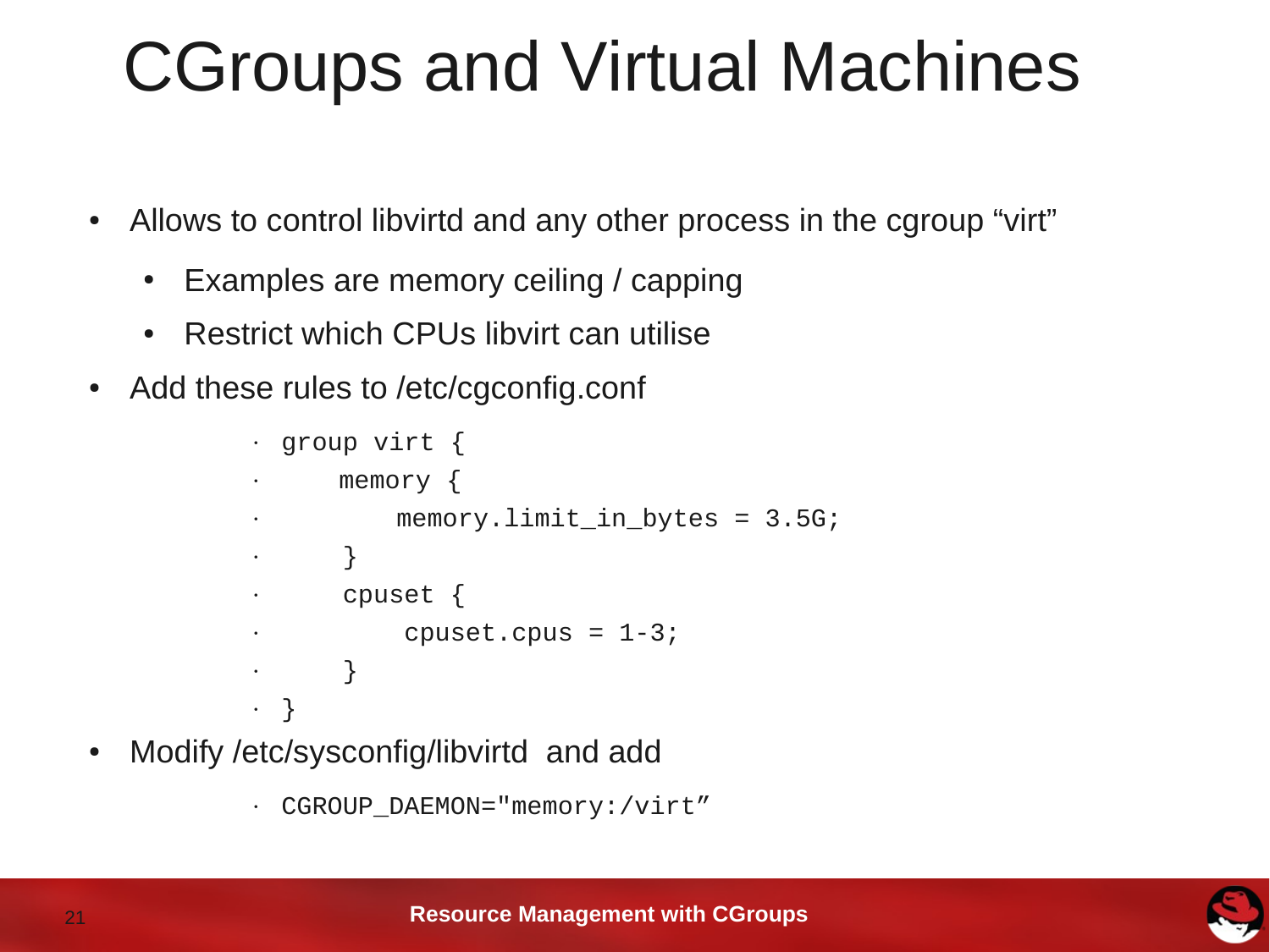### Subsystems - blkio

- Manages block and char I/O devices
	- proportional weight-based disk access
		- Weight from 1-1000
	- Upper limit throttling
		- Specify a fixed number of bps per device

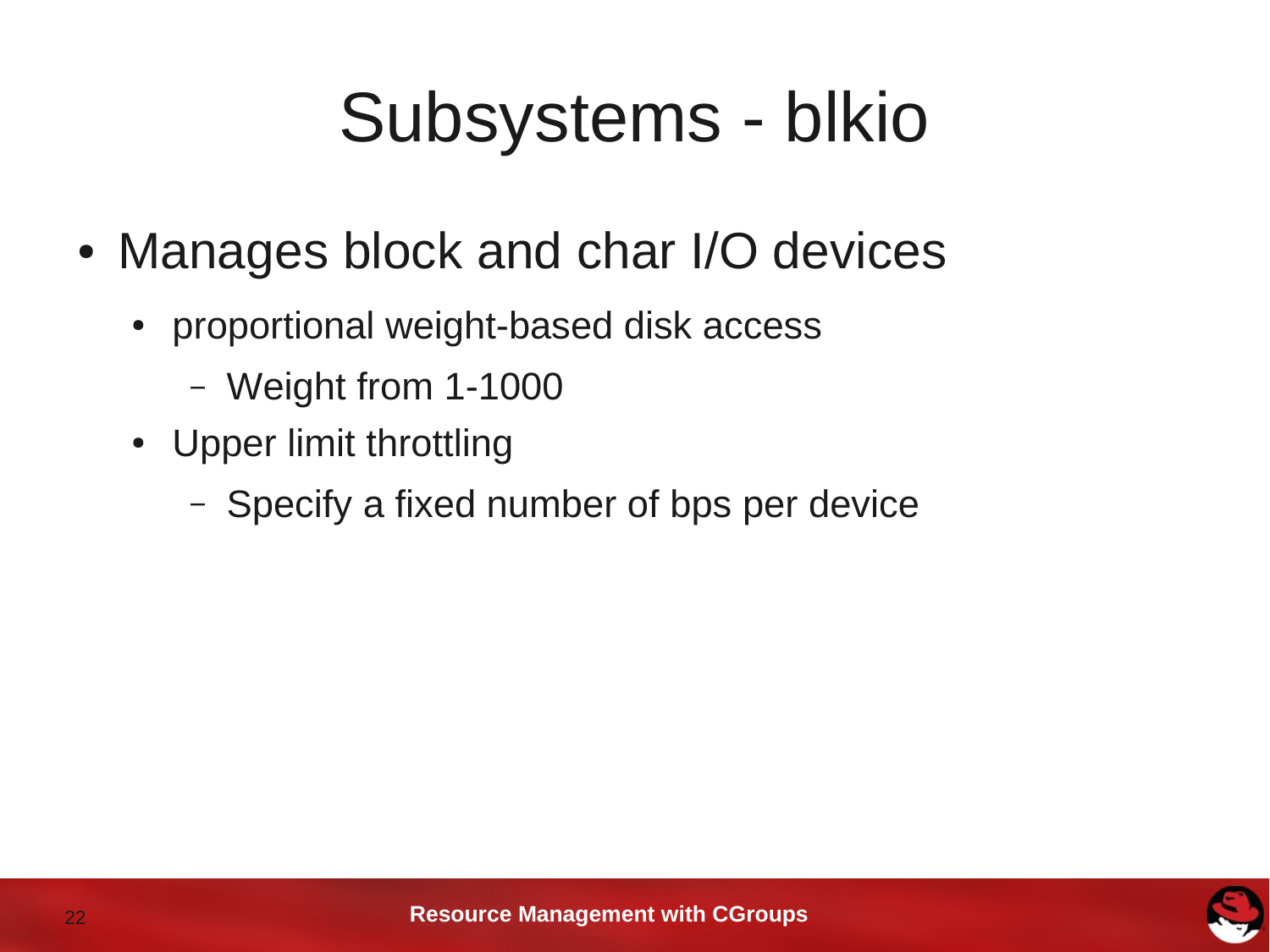### Blkio Demo

- $\cdot$  # restart cgroups
- service cgconfig restart
- $#$  Setup the throttle as zero and then play with it.
- cd /cgroup/blkio/
- echo  $253:0$  \$((0\*1024\*1024)) > blkio.throttle.write\_bps\_device
- #Monitor I/O with
- iostat dm-0 3
- # Then start DD on the volume
- while true; do dd if=/dev/zero of=/tmp/test.out; done
- # Adjust blkio throttle and check iostart output
- $\cdot$  echo 253:0 \$((20\*1024\*1024)) > blkio.throttle.write bps device
- echo 253:0 \$((10\*1024\*1024)) > blkio.throttle.write\_bps\_device
- $\cdot$  echo 253:0 \$((1\*1024\*1024)) > blkio.throttle.write bps device

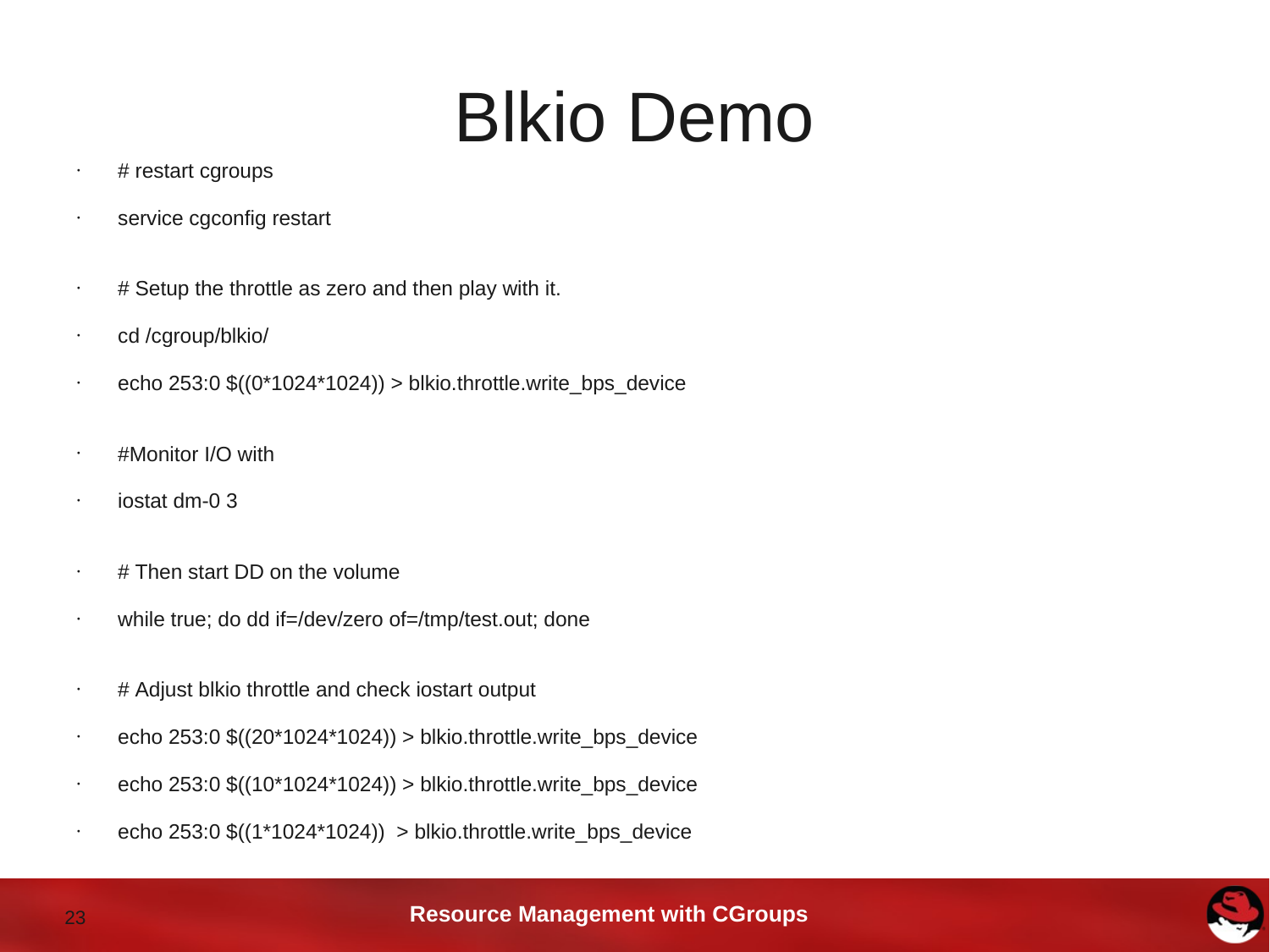### References

- RHEL 6 Resource Management Guide
	- http://docs.redhat.com/docs/en-US/Red\_Hat\_Enterprise\_Linux/6/html/Resource\_Management\_Guide
- Fedora Overview
	- http://fedoraproject.org/wiki/Features/ControlGroups
- Manage Your Performance with Cgroups and Projects
	- http://broadcast.oreilly.com/2009/06/manage-your-performance-with-cgroups-andprojects.html
- Zonker at ServerWatch on Cgroups
	- http://www.serverwatch.com/tutorials/article.php/3920051/Introduction-to-Linux-Cgroups.htm
- Using Cgroups under Debian
	- http://hydra.geht.net/tino/english/faq/debian/squeeze/cgroups/